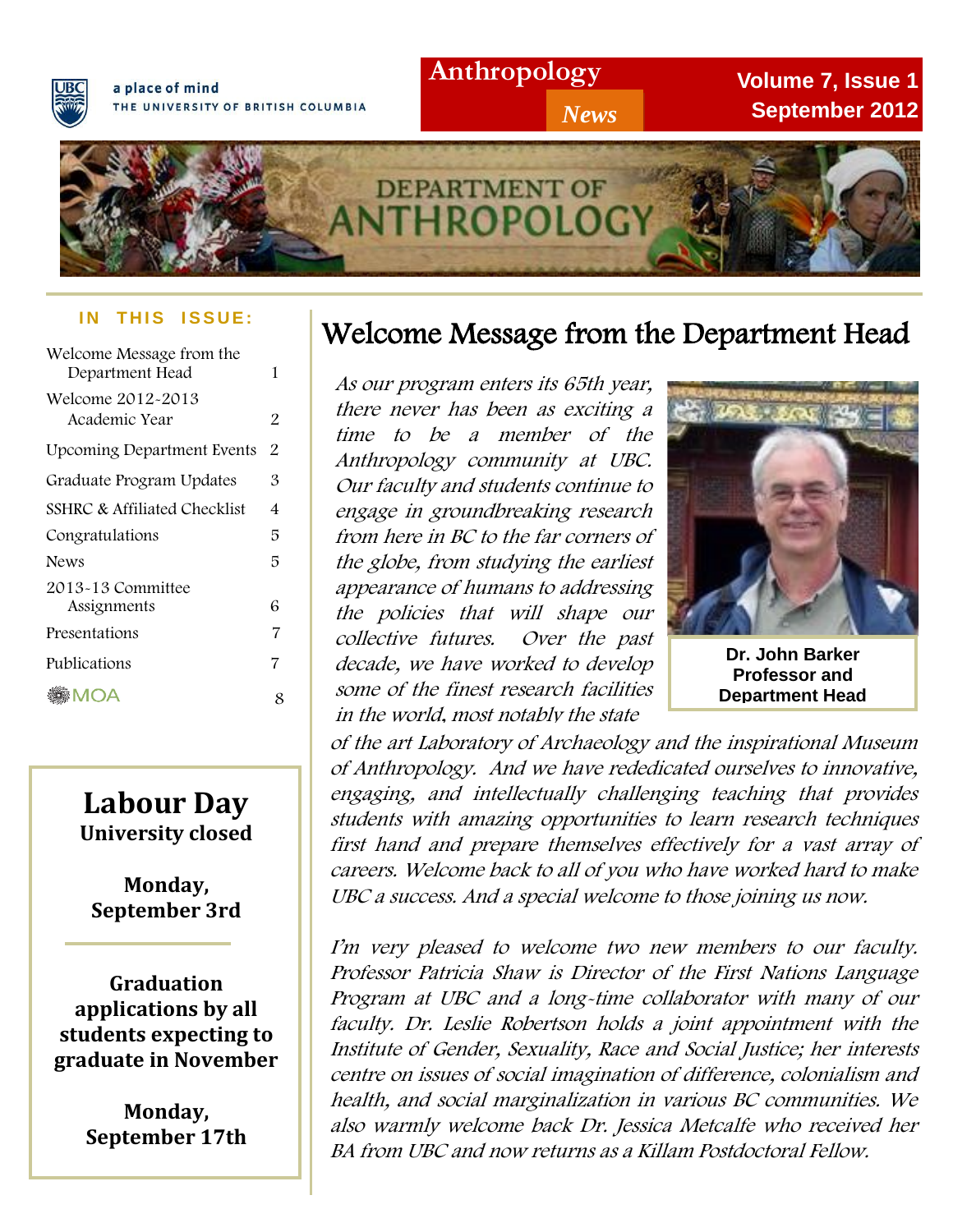## Welcome 2012-2013 Academic Year

Welcome back Faculty Members, Sessionals, Post Docs and Visiting Professors.

Welcome back incoming Graduate and Undergraduate Students.

Please welcome Michele Morucci and Nicole Aleong, our new Undergraduate Student Association (ASA) co-presidents for 2012 - 2013.

Please welcome Meagan Wong and Danielle Good, our new Graduate Student Association (AGSA) co-presidents for 2012 - 2013.

# Upcoming Department Events

September 4th, Tuesday, 9:30AM – 11:00 AM, Anso 2107-Conference room Department Orientation for New Graduate Students (Mandatory Attendance)

September 4th, Tuesday, 11:00 AM – 1:00 PM, Anso 134 Graduate Teaching Assistants (TA) Orientation (Mandatory Attendance)

September 4th, Tuesday, 11:30AM – 1:00 PM, Anso 207 Imagine UBC Day! Undergraduate Anthropology Fair (Recommended attendance)

September 4th, Tuesday, 1:00 PM, Anso outside ground Anth BBQ – Undergrad & Graduate students, Faculty & Staff

September 4th, Tuesday, 2:00 pm, Anso Grad lounge

Grad to Grad Informal Info session

Come chat with current graduate students about settling into the department, living in Vancouver, and enjoying student life

September 4th, Tuesday, 5:00 pm Darby's Pub (2001 MacDonald St) <http://www.darbyspub.ca/>

Post-orientation "Pub Meet and Greet" Faculty and students can get to know each other.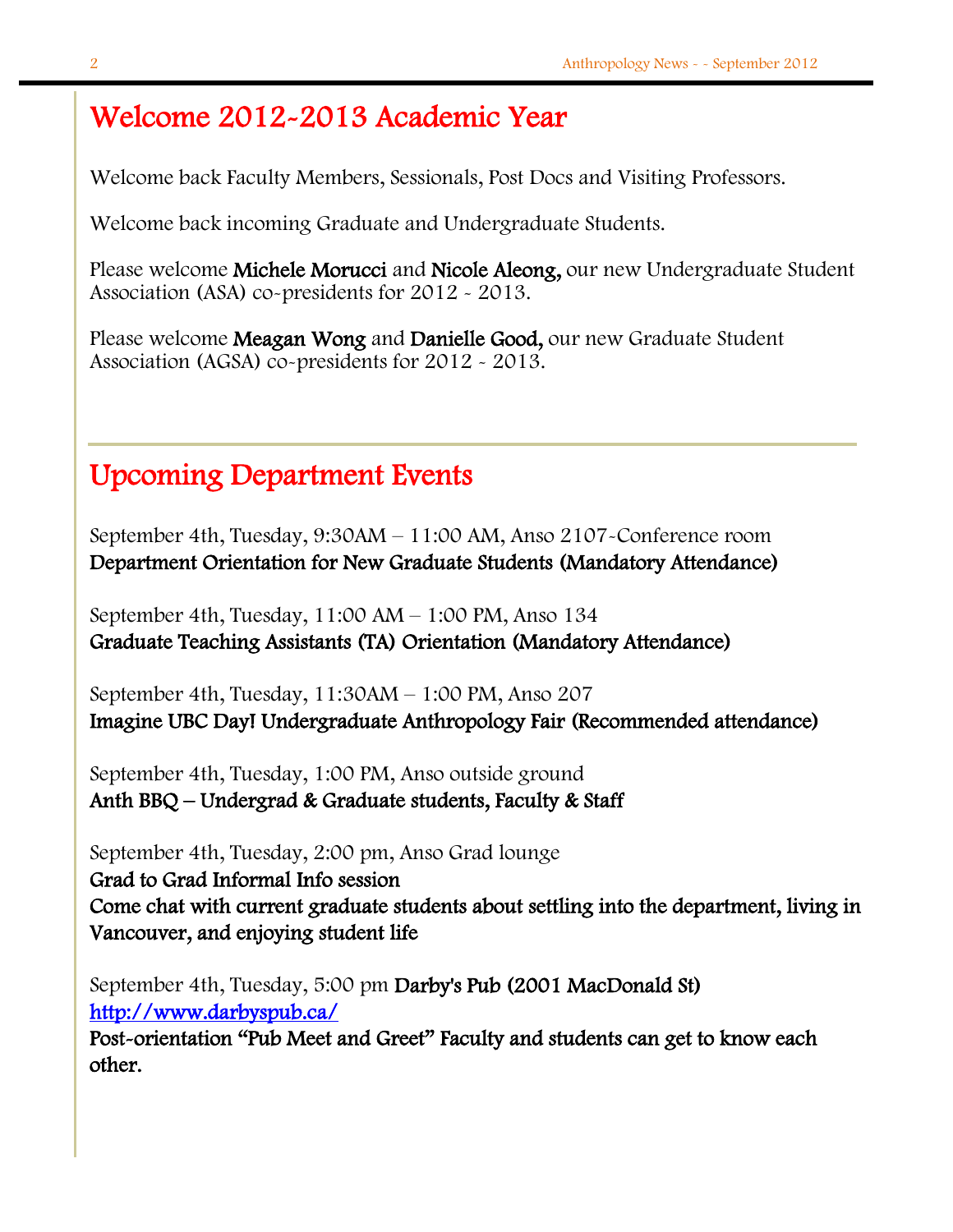# Graduate Program Updates

## SSHRC and Affiliated Fellowship Awards

### I. Affiliated Fellowships

### Dept. of Anthropology deadline: FRIDAY, SEPTEMBER 28TH, before 4pm at the

Anthropology Graduate Office (Anso 2124)

The Affiliated Fellowships application forms are available on FOGS website <http://www.grad.ubc.ca/awards/affiliated-fellowships>

Important Note: key change from previous competitions: international students who hold 4YF funding are not required to apply to the Affiliated Fellowships competition (they may choose to apply, but are not required to do so)

## II. Vanier Scholarships

Deadline for applications to be submitted by students via ResearchNet: 11:59pm FRIDAY SEPTEMBER 14th

The Vanier application is available on the ResearchNet website  $$ <http://www.researchnet.ca/>

### III. SSHRC Scholarships (Master's and doctoral)

Dept. of Anthropology deadline: FRIDAY, SEPTEMBER 28TH, before 4pm at the Anthropology Graduate Office (Anso 2124) The online application form is available [www.sshrc.ca](http://www.sshrc.ca/)

## IV. NSERC and CIHR, if any

Dept. of Anthropology deadline: FRIDAY, SEPTEMBER 28TH, before 4pm at the

Anthropology Graduate Office (Anso 2124) NSERC online application is available at [http://www.nserc-crsng.gc.ca/Students-](http://www.nserc-crsng.gc.ca/Students-Etudiants/PG-CS/BellandPostgrad-BelletSuperieures_eng.asp)[Etudiants/PG-CS/BellandPostgrad-BelletSuperieures\\_eng.asp](http://www.nserc-crsng.gc.ca/Students-Etudiants/PG-CS/BellandPostgrad-BelletSuperieures_eng.asp)

The online application form is available [www.cihr.ca](http://www.cihr.ca/) Important Note: CIHR Doctoral Scholarships, if any, deadline for applications to be submitted by students via ResearchNet: Monday 15 October 2012

# Scholarships Presentations for students, faculty and staff

Upcoming presentations : Details are available at: [http://www.grad.ubc.ca/current](http://www.grad.ubc.ca/current-students/scholarships-awards-funding/workshops-presentations)[students/scholarships-awards-funding/workshops-presentations](http://www.grad.ubc.ca/current-students/scholarships-awards-funding/workshops-presentations)

Wednesday, September 5 or 12, 2012 - 2:00pm - 4:00pm GPS Event: A Tour Around Scholarship and Award Opportunities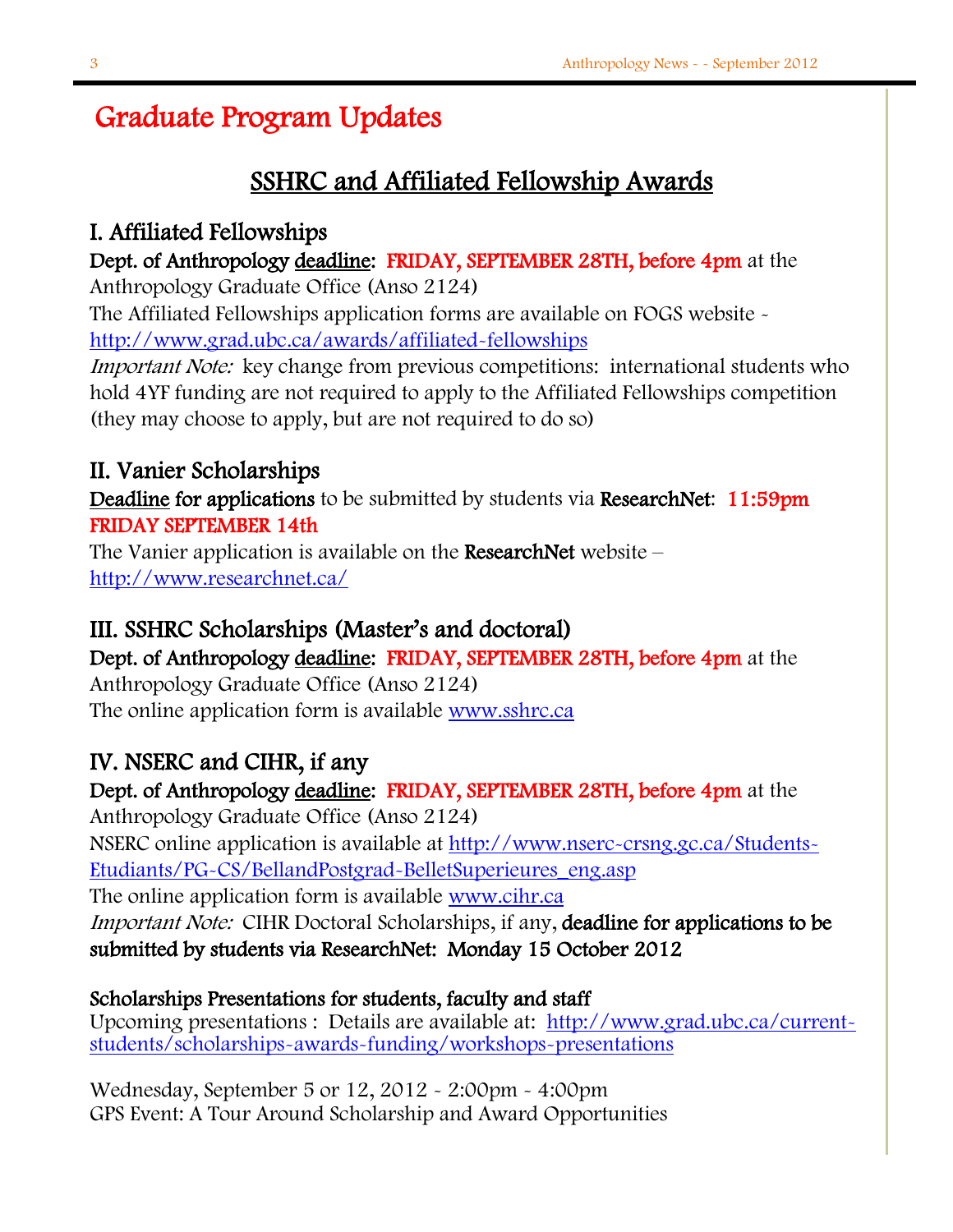|                                                                                                                                                    | Applicant                                                                                                                                                                                                                                            | <b>Anth Grad Notes</b>                                                                                                                                  |
|----------------------------------------------------------------------------------------------------------------------------------------------------|------------------------------------------------------------------------------------------------------------------------------------------------------------------------------------------------------------------------------------------------------|---------------------------------------------------------------------------------------------------------------------------------------------------------|
| <b>Application forms</b>                                                                                                                           | $\checkmark$ Completed application form available on Grad Studies<br>website, signed, original hard copy                                                                                                                                             |                                                                                                                                                         |
|                                                                                                                                                    | <b>CRITERIA BASED Affiliated Fellowship</b><br>✓                                                                                                                                                                                                     |                                                                                                                                                         |
| Program of Study                                                                                                                                   | Maximum two (2) pages<br>√                                                                                                                                                                                                                           |                                                                                                                                                         |
| <b>Bibliography &amp; Citations</b>                                                                                                                | Maximum five (5) pages<br>v                                                                                                                                                                                                                          |                                                                                                                                                         |
| Research contributions                                                                                                                             | Maximum one (1) page                                                                                                                                                                                                                                 |                                                                                                                                                         |
| Allowable Inclusions                                                                                                                               | Max (1/2 page - FOR DOCTORAL AWARDS<br><b>APPLICATIONS ONLY</b>                                                                                                                                                                                      |                                                                                                                                                         |
| <b>Transcripts</b>                                                                                                                                 | 1) Photocopy of original, official non-UBC transcripts<br>✔<br>(including studies undertaken but not completed) up to<br>31 August 2012; Translations; 2) SISC Academic Record                                                                       | Prints UBC Academic Record from SISC<br>Makes copies of official non-UBC<br>transcripts (from file and / or from<br>transcripts submitted by applicant) |
| Reference letters must have:<br>$\triangleright$ Printed Name<br>Title<br>⋗<br>$\triangleright$ Affiliate of referee<br>$\triangleright$ Signature | $\checkmark$ Affiliated Fellowship reference form - (2) two referees -<br>MUST BE SIGNED: original, faxed, or scanned PDF file<br>sent as e-mail attachment)<br>$\checkmark$ If provided as free-form letter on letterhead, it must be<br>1-page max |                                                                                                                                                         |
| Free Form - General                                                                                                                                | Have margin (minimum % inch) and font size (minimum<br>✓<br>12-pt) guidelines been followed? If not, return to<br>applicant to be revised<br>$\checkmark$ Name and student number of applicant must be on top<br>of each page                        |                                                                                                                                                         |

### **Affiliated Fellowships \* (Order of Materials)**

### **SSHRC \* (Order of Materials)**

|                                     | Applicant                                                     | <b>Anth Grad Notes</b>                |  |
|-------------------------------------|---------------------------------------------------------------|---------------------------------------|--|
| <b>Application forms</b>            | Completed application form available on Grad Studies          |                                       |  |
|                                     | website, signed, original hard copy                           |                                       |  |
|                                     | <b>CRITERIA BASED Affiliated Fellowship</b>                   |                                       |  |
| Program of Study                    | Maximum two (2) pages                                         |                                       |  |
| <b>Bibliography &amp; Citations</b> | Maximum five (5) pages                                        |                                       |  |
| <b>Research contributions</b>       | Maximum one (1) page                                          |                                       |  |
| <b>Allowable Inclusions</b>         | Max (1/2 page - FOR DOCTORAL AWARDS                           |                                       |  |
|                                     | <b>APPLICATIONS ONLY</b>                                      |                                       |  |
|                                     | Official Letter to Confirm Part-time Study and/or Leave<br>✔  |                                       |  |
|                                     | of Absence (if applicable)                                    |                                       |  |
| <b>Transcripts</b>                  | 1) Certified true copies of official non-UBC transcripts<br>✓ | Makes copies of official non-UBC<br>✔ |  |
| $\triangleright$ All Undergraduate  | (including studies undertaken but not completed) up to        | transcripts from file and / or from   |  |
| All Graduate level                  | 31 August 2012; Translations; 2) new, original & official     | transcripts submitted by applicant)   |  |
|                                     | UBC transcript (exception: applicants with no UBC             |                                       |  |
|                                     | registration prior to September 2012 do not need to           |                                       |  |
|                                     | submit UBC transcript)                                        |                                       |  |
| Reference letters must have:        | SSHRC reference form - (2) two referees - SIGNED:             |                                       |  |
| $\triangleright$ Printed Name       | original and sealed                                           |                                       |  |
| <b>Title</b>                        | If provided as free-form letter on letterhead, it must be     |                                       |  |
| Affiliate of referee                | 1-page max                                                    |                                       |  |
| Signature<br>⋗                      | http://www.sshrc-crsh.gc.ca/funding-financement/forms-        |                                       |  |
| ** Form-fillable PDF version        | formulaires/index-eng.aspx#appraisal                          |                                       |  |
|                                     | <b>Department Appraisal</b>                                   | ✓<br><b>Department Appraisal</b>      |  |
|                                     | <b>Application Checklist</b>                                  |                                       |  |
| Free Form - General                 | Have margin (minimum 3⁄4 inch) and font size (minimum<br>✓    |                                       |  |
|                                     | 12-pt) guidelines been followed? If not, return to            |                                       |  |
|                                     | applicant to be revised                                       |                                       |  |
|                                     | Name and student number of applicant must be on top<br>✔      |                                       |  |
|                                     | of each page                                                  |                                       |  |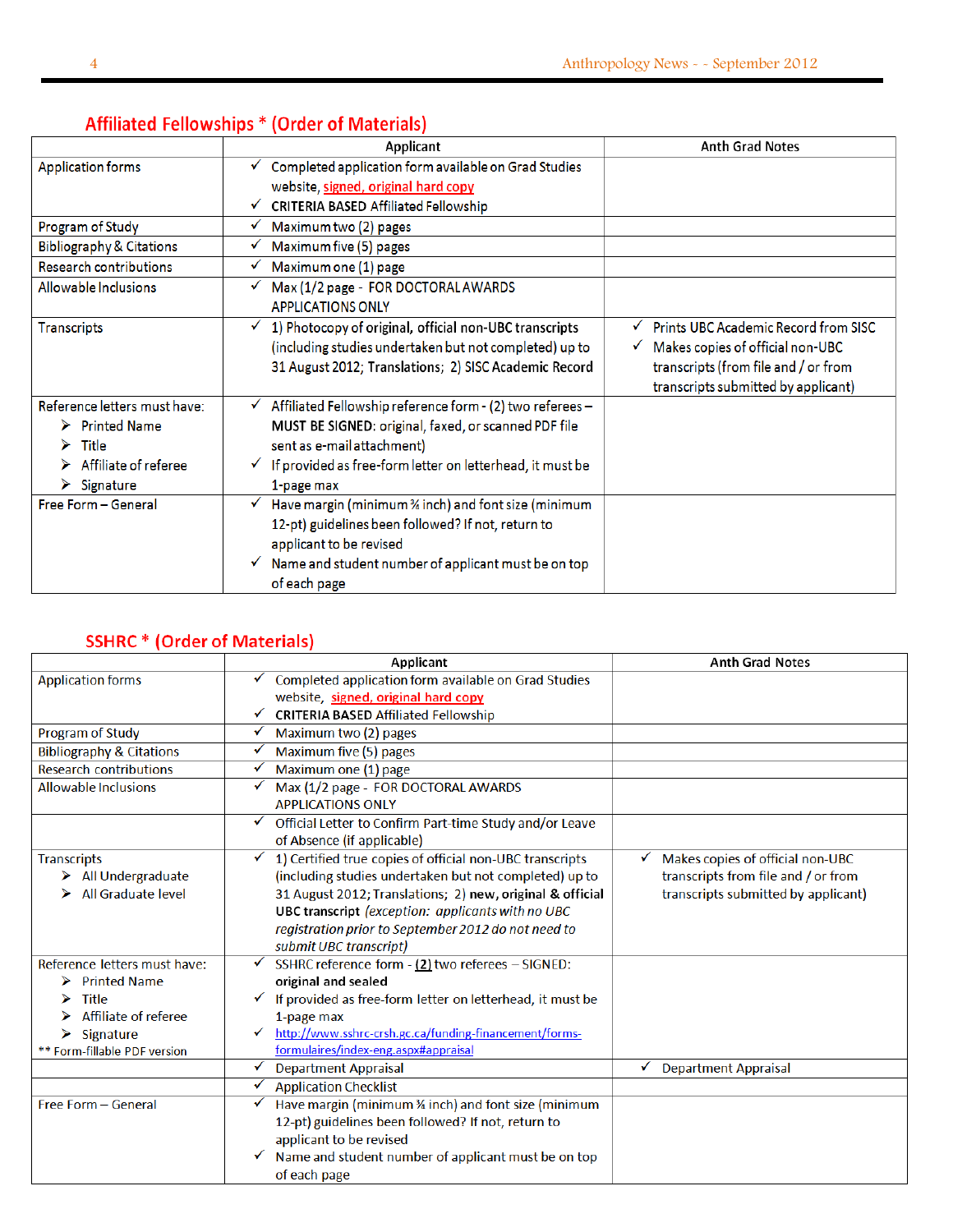# Congratulations

Warmest congratulations to Tatiana Nomokonova, Killam Postdoctoral Fellow, who has been awarded a 2012 SSHRC Insight Grant.

Warmest congratulations to Vishala Parmasad who has been awarded a CIHR Vanier Scholarship in support of her dissertation project, "Is better man belly bus' than good food waste': The sociocultural dimensions of managing the chronic disease type." We are delighted for Vishala and very proud of the outstanding record of achievement our graduate students have established in award competitions in the past few years.

Warmest congratulations to **Vishala Parmasad**, who has been awarded a 2012-2014 Killam Doctoral Scholarship.

Warmest congratulations to **Vishala Parmasad** for the Anne and John Brown Fellowship in Diabetes and Obesity Related Research, UBC

Warmest congratulations to Gillian Farnell, who is one of 4 UBC students selected as recipients of a Canadian Northern Studies Trust Award for 2012-13.

We are very pleased to announce the Graduate Paper Awards for 2011-12. Congratulations to recipients for their fine contributions.

# Daniel Manson Aberle and Gough Award in Applied Anthropology

Silent Sexualities: Critical reflections on the acceptance of sexual minority refugee claims in Canada

Dada Docot Julie Cruikshank Award for Best Graduate Student Paper All About My Mothers: The Work of Kinship and Gender in the Migration Practices of My Family

### Maggie Woo Harry Hawthorne Award for Best MA thesis

The Land is Sleeping: Local Stories of Land, Fertility, Food and Hunger in Southeastern Coastal Tanzania

## **News**

l

Millie Creighton was interviewed for an article appearing in the Vancouver Sun and her, One Day @ UBC, course on the Japanese Tea Ceremony (scheduled for September 15, 2012) was well covered in the article, 'New Courses Expand Your Mind in Just One Day' appearing on page A11 of the Saturday, August 25, 2012 edition of the Vancouver Sun. [http://www.vancouversun.com/entertainment/movie-](http://www.vancouversun.com/entertainment/movie-guide/courses+feature+Leonard+Cohen+prose+Japanese+ceremonies/7142257/story.html)

[guide/courses+feature+Leonard+Cohen+prose+Japanese+ceremonies/7142257/story.html](http://www.vancouversun.com/entertainment/movie-guide/courses+feature+Leonard+Cohen+prose+Japanese+ceremonies/7142257/story.html)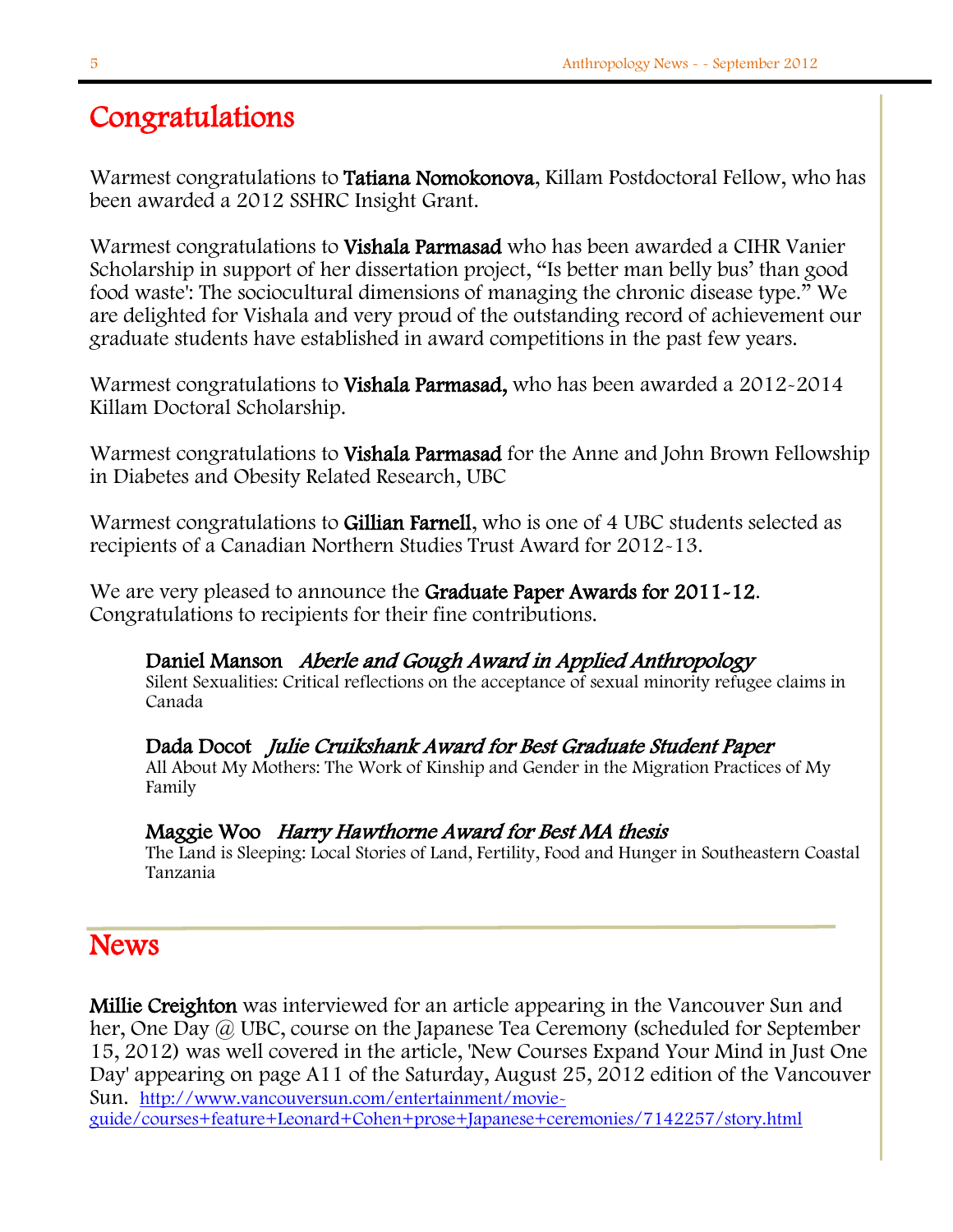# 2012 – 2013 Committee Assignments

| <b>COMMITTEE</b>                                  | <b>MEMBERS</b>                                           |
|---------------------------------------------------|----------------------------------------------------------|
| <b>Graduate Studies</b>                           | P. Moore (Chair)                                         |
| (AGSC)                                            | S. Muehlmann, V. Kamat, Z. Jing                          |
|                                                   | A. Martindale (Chair)                                    |
| Undergraduate<br><b>Studies</b>                   | D. Weston; B Miller, J. Kramer<br>(T1), D. Pokotylo (T2) |
| Website                                           | J. Barker, M. Blake (T1), C.<br><b>Menzies</b>           |
| Equity                                            | J. Barker, C. Blackburn, P. Shaw                         |
| <b>Museum Liaison</b>                             | N. Levell, S. Rowley, C. Mayer, H.<br>Swierenga          |
| <b>Special Events</b>                             | W. McKellin, L Robertson                                 |
| <b>Peer Teaching</b><br><b>Review Coordinator</b> | G. Gordillo                                              |
| <b>Ethics</b>                                     | W. McKellin                                              |
| <b>LOA Director</b>                               | S. Rowley                                                |
| Safety                                            | <b>B.</b> Miller                                         |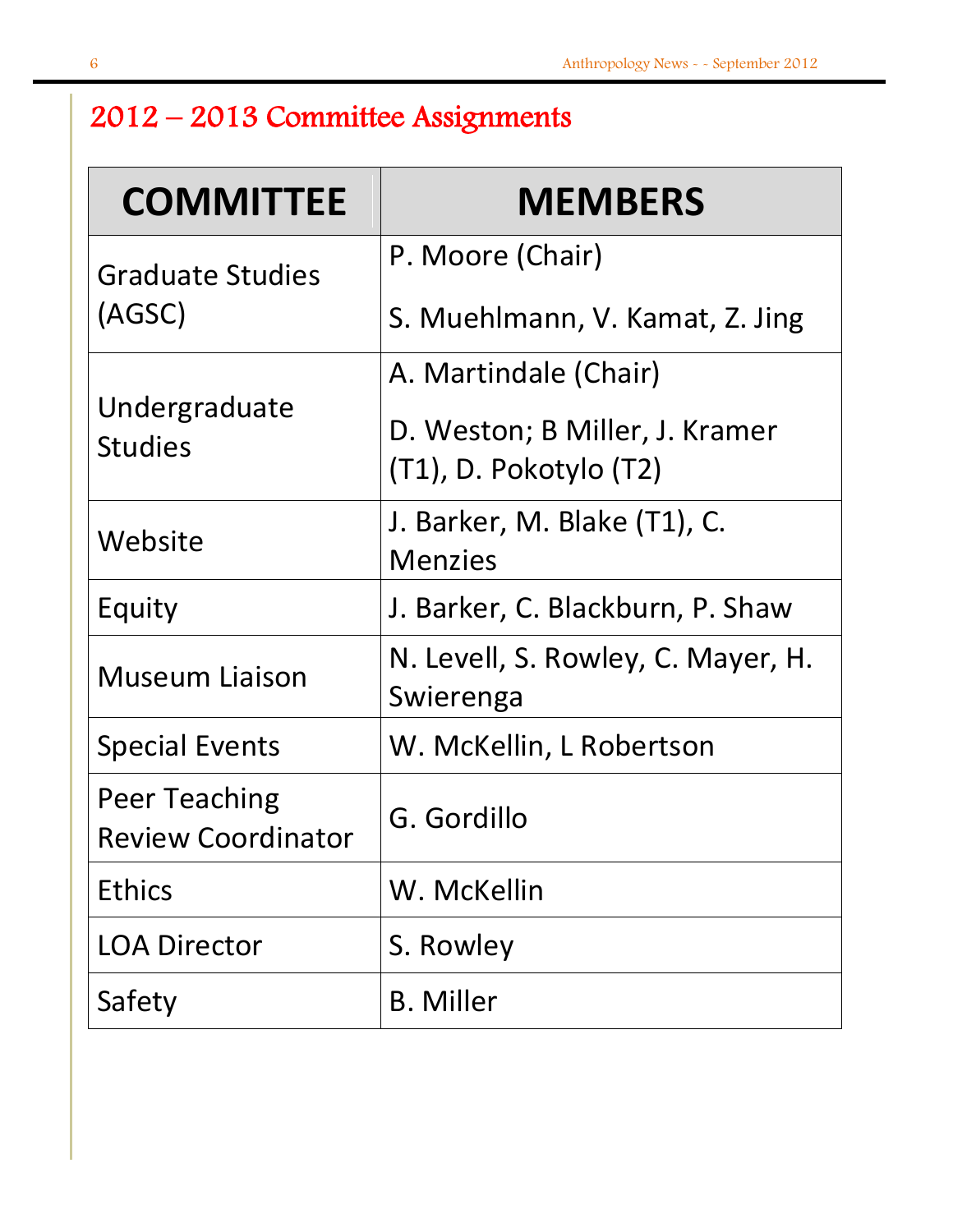## Presentations

### Oralia Gómez-Ramírez

2012 The Debates over Mexico City's HIV/AIDS Clinic: Socio-Political Implications for HIV Prevention, Treatment, and Comprehensive Health Care for Transgender Sex Workers. Oral abstract paper presented at the XIX International AIDS Conference, Washington D.C., USA, July 26.

### Oralia Gómez-Ramírez

2012 Monólogos de las mujeres sin vagina [The Monologues of Vagina-less Women]. Paper presented at the III Encuentro Latinoamericano y del Caribe "La sexualidad frente a la sociedad", Mexico City, Mexico, June 27.

### Oralia Gómez-Ramírez

2012 Trans Women and Feminisms: Tensions and Alliances in Mexico's Feminist Politics. Paper presented at the XXX International Congress of the Latin American Studies Association, San Francisco, California, USA, May 24.

### Vishala Parmasad

2012 Guest lecturer. Unit of Public Health and Primary Care, Faculty of Medical Science, The University of the West Indies, St. Augustine, Trinidad and Tobago

## Publications

### David C. Ryniker

2012 Hebephilia and Male Fertility. Archives of Sexual Behavior 41(4):741-743.

### David C. Ryniker

2012 The Silent Missiles of Guadalcanal: Magic as Rhetoric in the Sandline Controversy. Oceania 82(2):152-163.